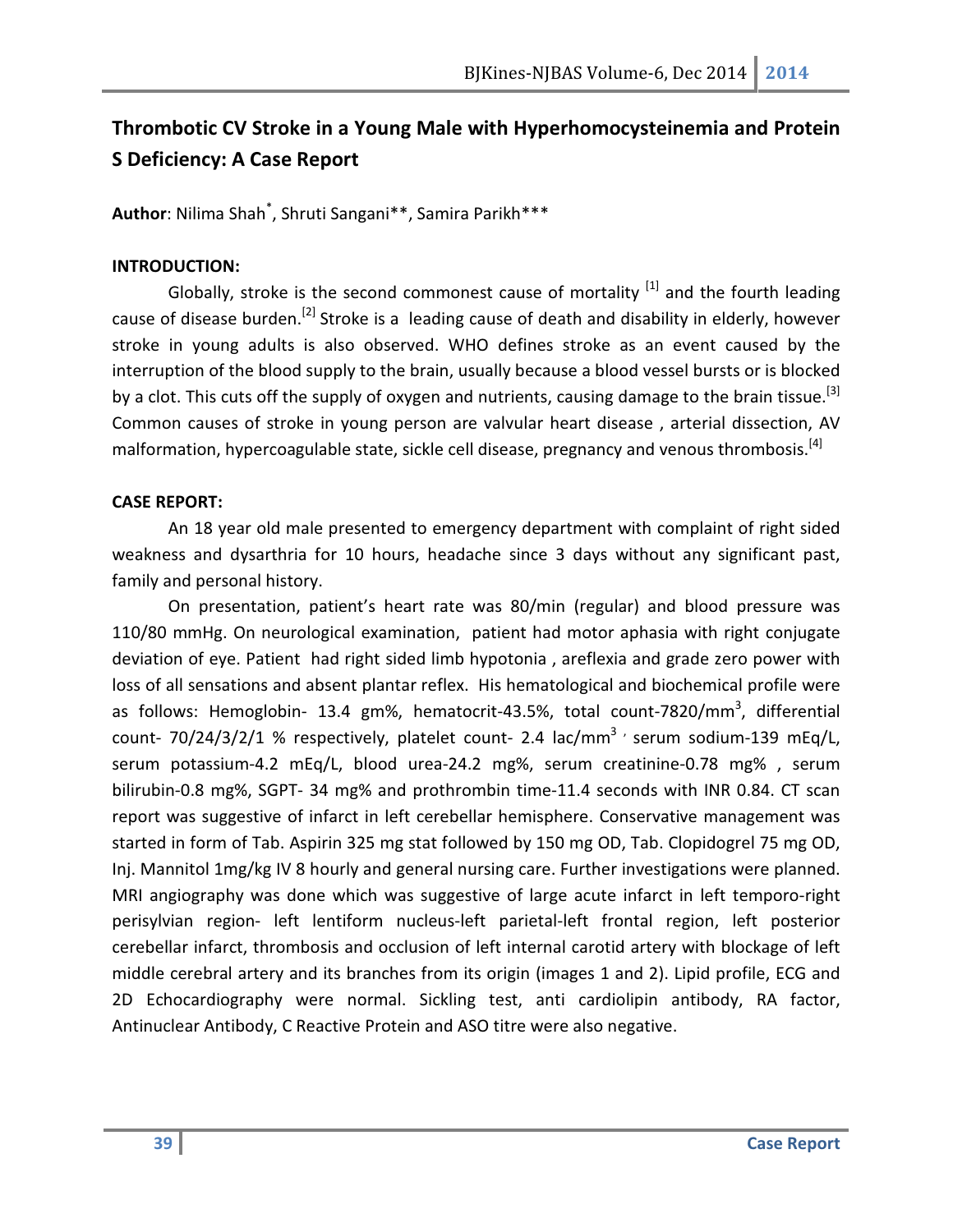

Image 2: MRI angiography showing left MCA block.



However his serum homocysteine level was 94.8 µmol/L (3-15) which was significantly higher. His serum B12 level was 316 pmol/L and Folic acid level was 260 µg/L. Protein C level was normal but Protein S level was 36% ( 47-143) which was significantly lower. Treatment was added in form of Inj. Enoxaparin 1mg/kg SC BD for 3 days, and along with Tab. Warfarin 2 mg/day was started with overlapping period of 3 days. Dose of warfarin was adjusted according to PT INR. Tab. Folic acid 20 mg/day was also given.

Patient gradually started improving after 10 days and was discharged with advice of continuation of medications, physiotherapy and speech therapy. At the end of 3 months patient had complete recovery. Repeat levels of protein S and homocysteine were not done due to financial issues of the patient.

#### DISCUSSION:

According to some studies in India, there is a high incidence (approximately 24–35%) of stroke in young population. Long after acute cerebral ischaemia, an imbalance in the haemostatic system and a minor but significant degree of inflammation was detected in young patients. The mechanisms behind haemostatic imbalance seem to be enhanced thrombin generation, platelet activation and depressed fibrinolysis.<sup>[5]</sup> Multiple factors causing hypercoagulable state can determine thrombosis in both arterial and venous territory but according to the etiological factor there is a predominance of either of them as shown in the table. $[6]$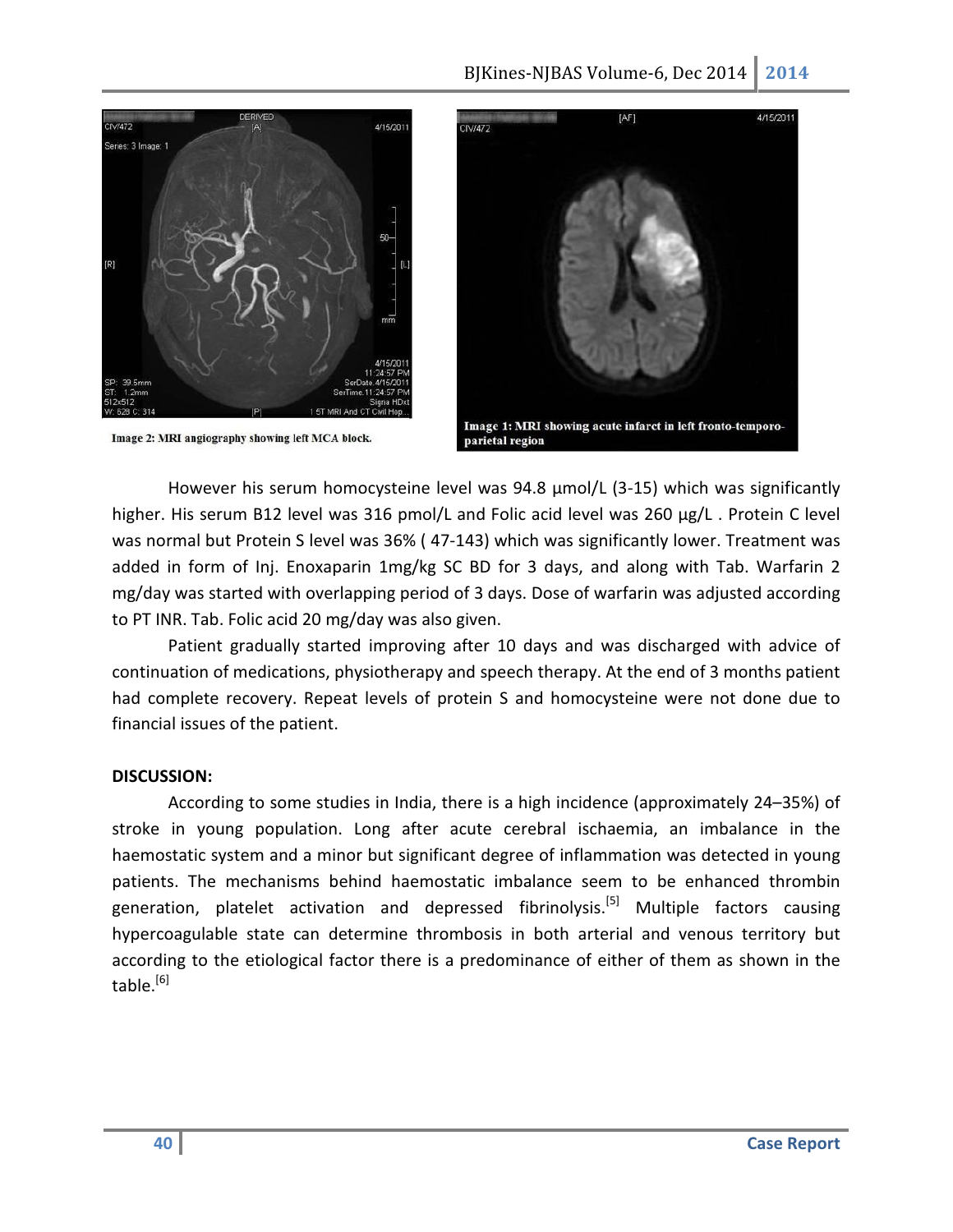|                  | <b>Arterial thrombosis</b>          | <b>Venous thrombosis</b>                   |
|------------------|-------------------------------------|--------------------------------------------|
|                  | Atherosclerosis                     | Prolonged immobilization                   |
|                  | Diabetes mellitus                   | <b>Trauma</b>                              |
| <b>Acquired</b>  | Tobacco smoking                     | Surgery                                    |
| factors          | Oral contraceptives                 | Pregnancy                                  |
|                  | Polycythemia                        | Post partum                                |
|                  | Thrombocytosis                      | Oral contraceptives                        |
|                  | Paroxysmal nocturnal hemoglobinuria | Neoplasia                                  |
|                  | Sickle cell anaemia                 | Cancer chemotherapy                        |
|                  | Heparin induced thrombocytosis      | Antiphospholipid syndrome                  |
|                  | Antiphospholipid syndrome           |                                            |
|                  | Hyperhomocysteinemia                | Antithrombin deficiency                    |
| <b>Inherited</b> | High $Lp(a)$                        | Protein S deficiency                       |
| disorders        | Prothrombin G2O210A mutation        | Protein C deficiency                       |
|                  | Protein S deficiency                | Factor V resistance to activated protein C |
|                  |                                     | Prothrombin G2O210A mutation               |
|                  |                                     | Plasminogen deficiency                     |
|                  |                                     | t-PA deficiency or PAL-1 increase          |

Homocysteine is an amino acid formed during the metabolism of methionine along two major enzymatic pathways, either remethylation or transsulfuration, which require folate and vitamine B12 or vitamine B6 respectively. High plasma homocysteine levels occur in mutations in one of the enzymes involved in its metabolism. Recent studies have now demonstrated that homocysteine causes endothelial cell dysfunction and induces apoptotic cell death in cell types relevant to atherothrombotic disease, including endothelial cells and smooth muscle cells.<sup>[7]</sup> Furthermore, a direct causal relationship between induction of Hyper-homocysteinemia and accelerated atherosclerosis has been reported in apolipoprotein E (apoE)-deficient mice with diet- and/or genetic-induced high homocysteine levels are seen in people with vitamin B or folate deficiency, kidney disease, low levels of thyroid hormones, psoriasis, and with certain medications (such as antiepileptic drugs and methotrexate).<sup>[8]</sup> It has been recognized that some people have a common genetic variant (called methylenetetrahydrofolate reductase, abbreviated MTHFR) that impairs their ability to process folate. This defective gene leads to elevated levels of homocysteine in some people who inherit MTHFR variants from both parents.<sup>[7]</sup> In our set up it was not possible to get done genetic analysis for MTHFR, and also our patient was vegetarian by diet and was having low levels of Vitamin B12 and Folic acid so we considered giving supplements for the same.

Congenital Protein C or S deficiency is an inherited disorder. Congenital Protein S deficiency is autosomal dominant disorder and occurs in about 1 in 20,000 people. Venous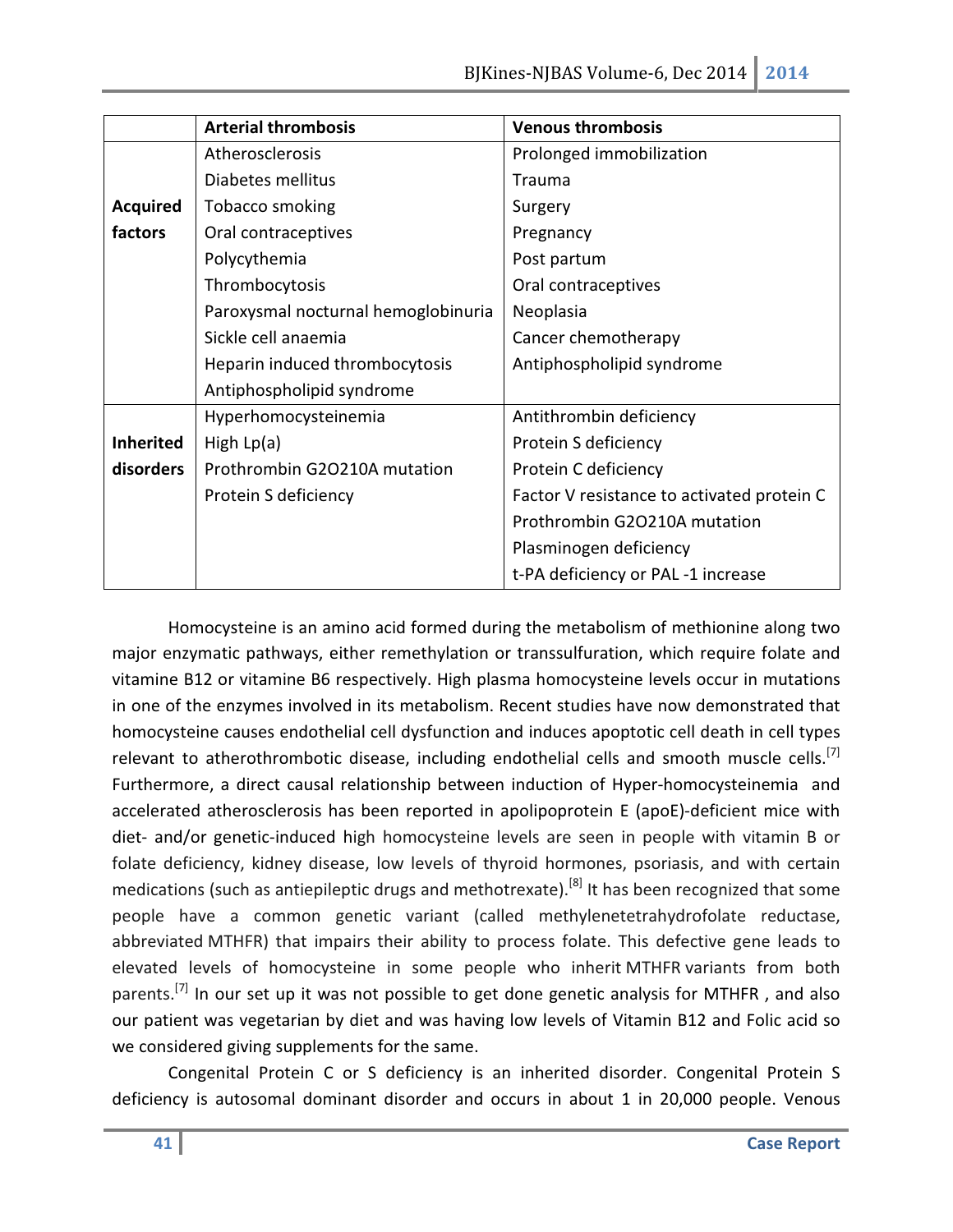thromboembolic is more common with Protein S deficiency , however there are studies that suggest an association with arterial thrombus formation also.

Protein S exists in the body in two primary forms, free form and protein bound form. Only the free form of Protein S is able to interact with Protein C. There are three classifications of Protein S deficiency : type I, II and III. Type I Protein S deficiency results from an inadequate amount of Protein S present in both the free and bound forms. Type II Protein S deficiency is characterized by defective Protein S molecules. Type III Protein S deficiency is characterized by a low amount of free Protein S, but an overall normal amount of total Protein S.

This case is of great interest because of association between two factors, one of them inherited Protein S deficiency and other hyperhomocysteinemia ( in our patient it was not possible to rule out inherited cause). The prothrombotic activity of the first factor became clinically evident in the presence of second one. It is possible that if any of the two risk factors were independent they could not have generated such a significant thrombotic process like complete occlusion of left internal carotid artery and middle cerebral artery .Regardless of whether there is a MTHFR mutation in both genes or not, the treatment for elevated homocysteine is the same—dietary intervention and supplementation with folic acid and vitamins  $B_6$  and  $B_{12}$ . The amount of each of these supplements should be adjusted on the basis of the degree of homocysteine elevation, not the genetic status.<sup>[7]</sup> In our patient the two major identifiable causative factors for CV Stroke were hyperhomocysteinemia and Protein S deficiency and so the mainstay of therapy for him was folate supplement, and Vitamin B complex supplement to decrease the elevated homocysteine levels and anticoagulation therapy to compensate for inherited Protein S deficiency which resulted in complete recovery of the patient. Though regular follow up is required in such cases.

#### REFERENCES

- 1) Jack V Tu. Reducing the global burden of stroke: INTERSTROKE. The Lancet, vol. 376, Issue 9735, p.74 – 75, 2010.
- 2) K. Strong, C. Mathers, and R. Bonita. Preventing stroke: saving lives around the world. Lancet Neurology, vol. 6, no. 2, pp. 182–187, 2007.
- 3) WHO, "Stroke, Cerebrovascular accident," August 2010.
- 4) Harrison's Principles of Internal Medicine :  $1<sup>8th</sup>$  edition.
- 5) Anzej S, Bozic M, Antovic A, Peternel P, Gaspersic N, Rot U, Tratar G, Stegnar M., Evidence of hypercoagulability and inflammation in young patients long after acute cerebral ischaemia. Thromb Res. 2007;120(1):39-46.
- 6) Daniela Fodor, Laura Poanta, Delia Jeica<sup>n</sup>. Hyperhomocysteinemia and Type II Protein S Deficiency - Causes of Multiple Arterial Thrombosis . TMJ 2007, Vol. 57, No.1.